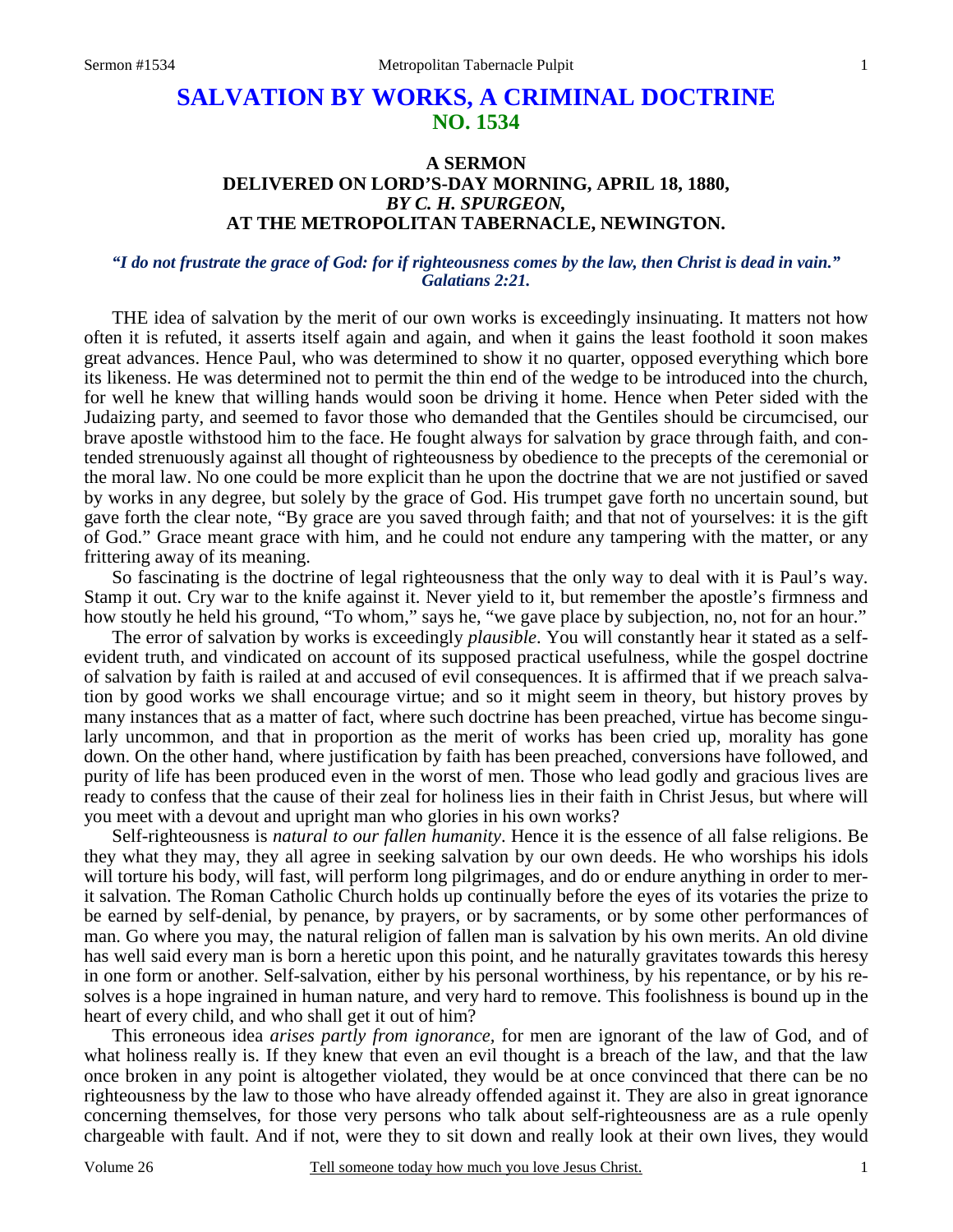soon perceive even in their best works such impurity of motive beforehand, or such pride and selfcongratulation afterwards, that they would see the gloss taken off from all their performances, and they would be utterly ashamed of them. Nor is it ignorance alone which leads men to self-righteousness, they are also deceived by *pride*. Man cannot endure to be saved on the footing of mercy—he loves not to plead guilty and throw himself on the favor of the great King—he cannot stand to be treated as a pauper and blessed as a matter of charity. He desires to have a finger in his own salvation and claim at least a little credit for it. Proud man will not have heaven itself upon terms of grace, but so long as he can, he sets up one plea or another, and holds to his own righteousness as though it were his life. This selfconfidence also arises from wicked *unbelief,* for through his self-conceit, man will not believe God. Nothing is more plainly revealed in Scripture than this—that by the works of the law shall no man be justified, yet men in some shape or other stick to the hope of legal righteousness. They will have it that they must prepare for grace, or assist mercy, or in some degree deserve eternal life. They prefer their own flattering prejudices to the declaration of the heart-searching God. The testimony of the Holy Spirit concerning the deceitfulness of the heart is cast aside and the declaration of God that there is none that does good, no, not one, is altogether denied. Is not this a great evil? Self-righteousness is also much promoted by the almost universal *spirit of trifling* which is now abroad. Only while men trifle with themselves can they entertain the idea of personal merit before God. He who comes to serious thought and begins to understand the character of God, before whom the heavens are not pure and the angels are charged with folly—he, I say, that comes to serious thought and beholds a true vision of God, abhors himself in dust and ashes, and is forever silenced as to any thought of self-justification. It is because we do not seriously examine our condition that we think ourselves rich and increased in goods. A man may fancy that he is prospering in business and yet he may be going back in the world. If he does not face his books or take stock, he may be living in a fool's paradise, spending largely when on the verge of bankruptcy. Many think well of themselves because they never think seriously. They do not look below the surface and hence they are deceived by appearances. The most troublesome business to many men is thought—and the last thing they will do is to weigh their actions, or test their motives, or ponder their ways to see whether things are right with them. Self-righteousness, being supported by ignorance, by pride, by unbelief, and by the natural superficiality of the human mind, is strongly entrenched and cannot readily be driven out of men.

 Yet self-righteousness is *evidently evil,* for it makes light of sin. It talks of merit in the case of one who has already transgressed and boasts of excellence in reference to a fallen and depraved creature. It prattles of little faults, small failures, and slight omissions and so makes sin to be a venial error which may be readily overlooked. Not so faith in God, for though it recognizes pardon, yet that pardon is seen to come in a way which proves sin to be exceeding sinful. On the other hand, the doctrine of salvation by works has not a word of comfort in it for the fallen. It gives to the elder son all that his proud heart can claim, but for the prodigal it has no welcome. The law has no invitation for the sinner, for it knows nothing of mercy. If salvation is by the works of the law, what must become of the guilty and the fallen and the abandoned? By what hopes can these be recalled? This unmerciful doctrine bars the door of hope and hands over the lost ones to the executioner in order that the proud Pharisee may air his boastful righteousness and thank God that he is not as other men are.

 It is the intense selfishness of this doctrine which condemns it as an evil thing. It naturally exalts self. If a man conceives that he will be saved by his own works, he thinks himself something and glories in the dignity of human nature. When he has been attentive to religious exercises he rubs his hands and feels that he deserves well of his Maker—he goes home to repeat his prayers and before he falls asleep he wonders how he can have grown to be so good and so much superior to those around him. When he walks abroad he feels as if he dwelt apart in native excellence, a person much distinguished from "the vulgar herd," a being whom to know is to admire. All the while he considers himself to be very humble and is often amazed at his own condescension. What is this but a most hateful spirit? God, who sees the heart, loathes it. He will accept the humble and the contrite, but He puts far from Him those who glory in themselves. Indeed, my brethren, what have we to glory in? Is not every boast a lie? What is this selfhood but a peacock feather, fit only for the cap of a fool? May God deliver us from exalting self, and yet we cannot be delivered from so doing if we hold in any degree the doctrine of salvation by our own good works.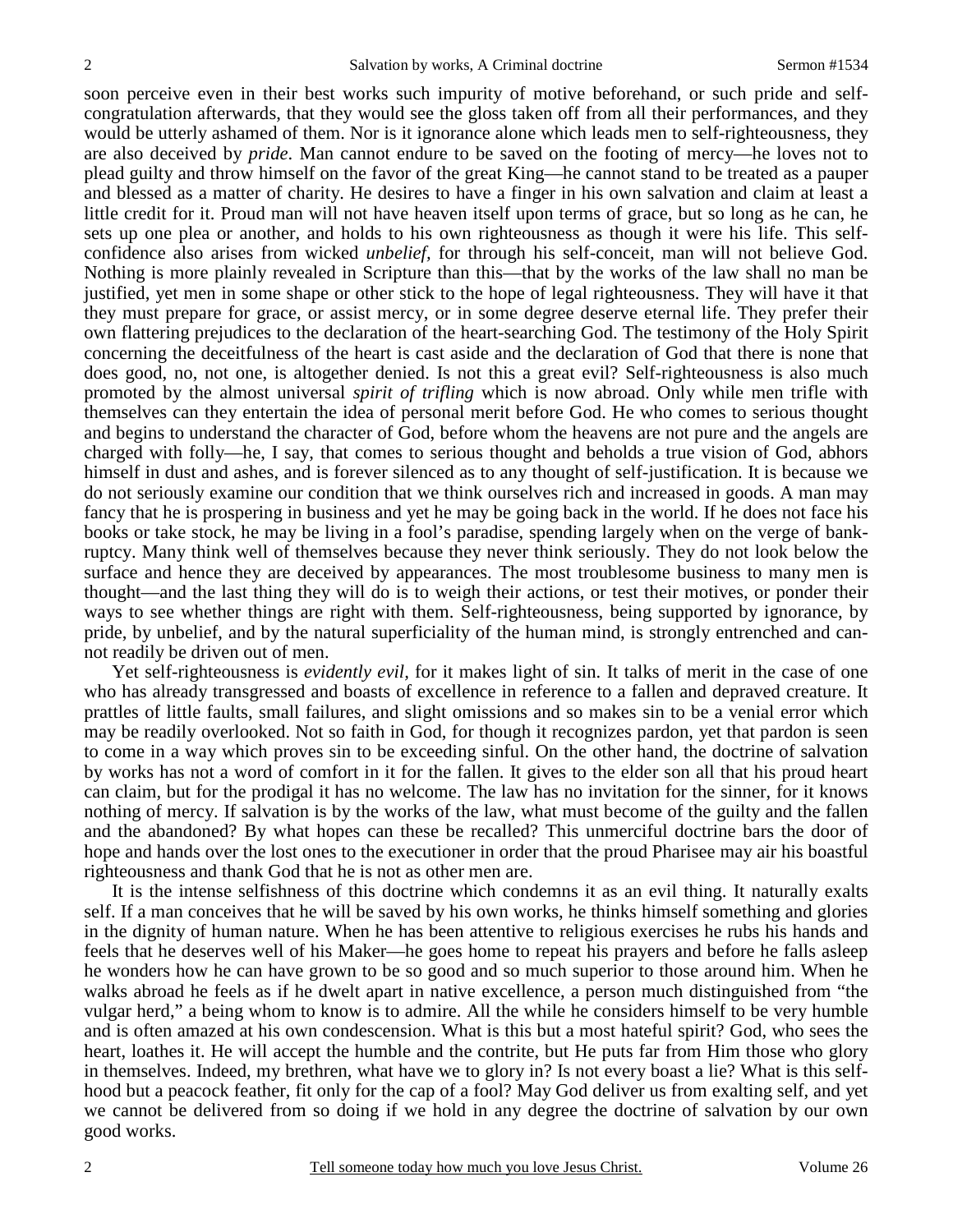At this time I desire to shoot at the very heart of that soul-destroying doctrine, while I show you, in the first place, that *two great crimes are contained in the idea of self-justification*. When I have brought forth that indictment, I shall further endeavor to show that *these two great crimes are committed by many* and then, thirdly, it will be a delight to assert that *the true believer does not fall into these crimes*. May God, the Holy Spirit, help us while meditating upon this important theme.

**I.** First, then, TWO GREAT CRIMES ARE CONTAINED IN SELF-RIGHTEOUSNESS. These high crimes and misdemeanors are frustrating the grace of God and making Christ to have died in vain.

 The first is *the frustration of the grace of God.* The word here translated, "frustrate," means to make void, to reject, to refuse, to regard as needless. Now, *he that hopes to be saved by his own righteousness rejects the grace or free favor of God, regards it as useless, and in that sense frustrates it*. It is clear, first, that if righteousness come by the law, the grace of God is no longer required. If we can be saved by our own merits we need justice, but we certainly do not want mercy. If we can keep the law and claim to be accepted as a matter of debt, it is plain that we need not turn suppliants and crave for mercy. Grace is a superfluity where merit can be proved. A man who can go into court with a clear case and a bold countenance asks not for mercy of the judge and the offer of it would insult him. "Give me justice," he says. "Give me my rights" and he stands up for them as a brave Englishman should do. It is only when a man feels that the law condemns him that he puts in a plea for mercy. Nobody ever dreamed of recommending an innocent man to mercy. I say, then, that the man who believes that by keeping the law, or by practicing ceremonies, or by undergoing religious performances, he can make himself acceptable before God, most decidedly puts the grace of God on one side as a superfluous thing as far as he is concerned. Is it not clearly so? And is not this a crimson crime—this frustration of the grace of God?

 Next, *he makes the grace of God to be at least a secondary thing* which is only a lower degree of the same error. Many think that they are to merit as much as they can by their own exertions and then the grace of God will make up for the rest. The theory seems to be that we are to keep the law as far as we can and this imperfect obedience is to stand good, as a sort of compromise, say a shilling in the pound, or fifteen shillings in the pound, according as man judges his own excellence. And then, what is required over and above our own hard-earned money, the grace of God will supply—in short, the plan is every man is his own savior and Jesus Christ and His grace just make up for our deficiencies. Whether men see it or not, this mixture of law and grace is most dishonoring to the salvation of Jesus Christ. It makes the Savior's work to be incomplete, though on the cross He cried, "It is finished." Yes, it even treats it as being utterly ineffectual since it appears to be of no avail until man's works are added to it. According to this notion, we are redeemed as much by our own doing as by the ransom price of Jesus' blood and man and Christ go shares, both in the work and in the glory. This is an intense form of arrogant treason against the majesty of divine mercy—a capital crime which will condemn all who continue in it. May God deliver us from thus insulting the throne of grace by bringing a purchase price in our own hand as if we could deserve such peerless gifts of love.

 More than that, he who trusts in himself, his feelings, his works, his prayers, or in anything except the grace of God *virtually gives up trusting in the grace of God altogether*. For be it known unto you that God's grace will never share the work with man's merit? As oil will not combine with water, so neither will human merit and heavenly mercy mix together. The apostle says in Romans 11:6, "If by grace, then it is no more of works: otherwise grace is no more grace. But if it be of works, then is it no more grace: otherwise work is no more work." You must either have salvation wholly because you deserve it or wholly because God graciously bestows it, though you do not deserve it. You must receive salvation at the Lord's hand either as a debt or as a charity—there can be no mingling of the ideas. That which is a pure donation of favor cannot also be a reward of personal merit. A combination of the two principles of law and grace is utterly impossible. Trusting in our own works in any degree effectually shuts us out from all hope of salvation by grace, and so it frustrates the grace of God.

 There is another form of this crime, that when men preach up human doings, sufferings, feelings, or emotions as the ground of salvation, *they take off the sinner from confidence in Christ,* for as long as a man can maintain any hope in himself he will never look to the Redeemer. We may preach for ever and ever, but as long as there remains latent in any one bosom a hope that he can effectually clear himself from sin and win the favor of God by his own works, that man will never accept the proclamation of free pardon through the blood of Christ. We know that we cannot frustrate the grace of God—it will have its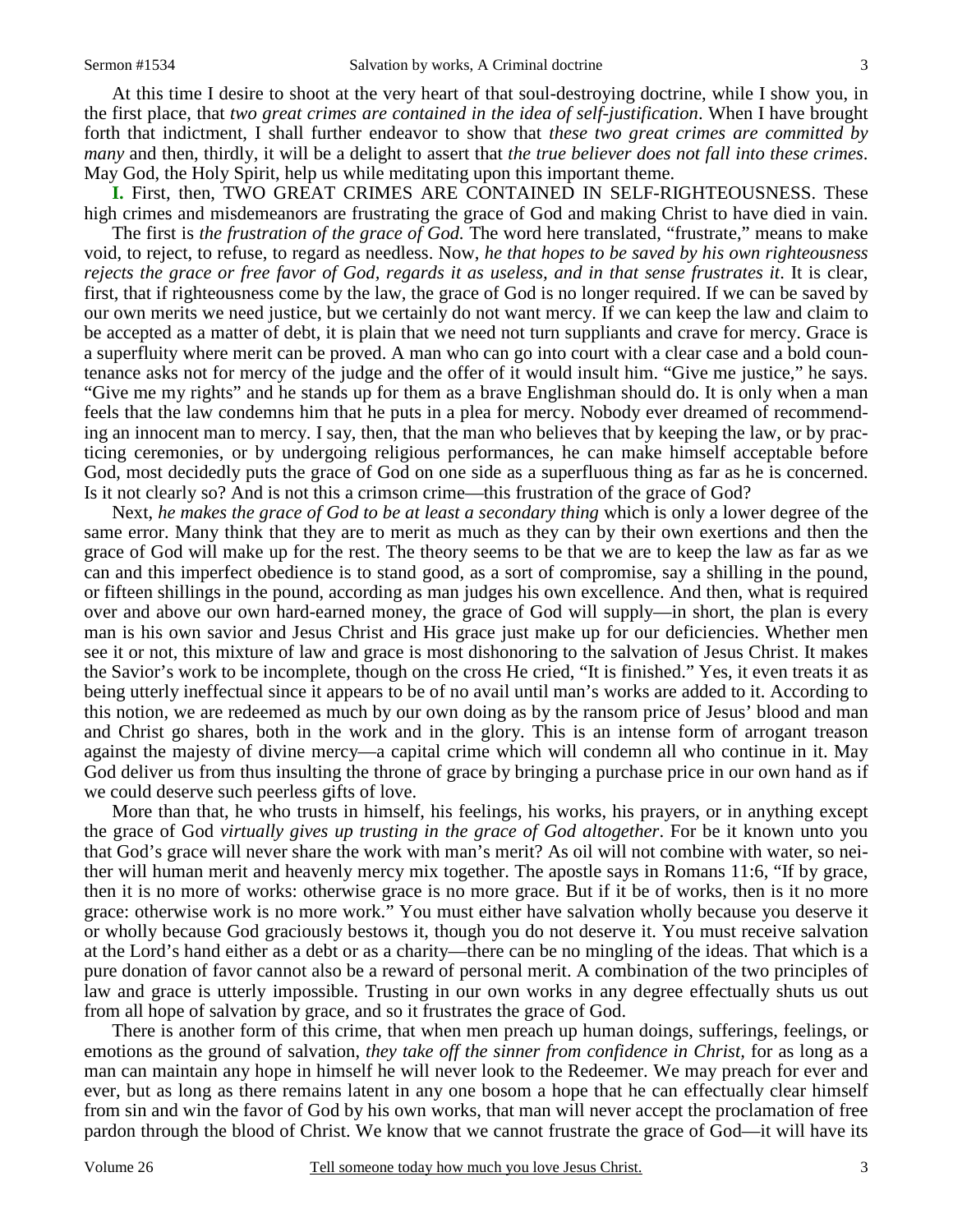way and the eternal purpose shall be fulfilled. But as the tendency of all teaching which mixes up works with grace is to take men off from believing in the Lord Jesus Christ, its tendency is to frustrate the grace of God and every act is to be judged by its tendency even if the Lord's divine power prevents its working out its natural result. No man can lay another foundation than that which is laid, but inasmuch as they try to do so they are guilty of despising the foundation of God as much as those builders of the olden time who rejected the stone which God had chosen to be the head of the corner. May the grace of God keep us from such a crime as this, lest the blood of other men's souls should crimson our garments.

 This hoping to be saved by our own righteousness *robs God of His glory*. It as good as says, "We want no grace. We need no free favor." It reads of the new covenant which infinite love has made, but by clinging to the old covenant it puts dishonor upon it. In its heart it murmurs, "What need of this covenant of grace? The covenant of works answers every purpose for us." It reads of the great gift of grace in the person of Jesus Christ and it does despite thereto by the secret thought that human works are as good as the life and death of the Son of God. It cries, "We will not have this man to save us." A selfrighteous hope casts a slur upon the glory of God since it is clear that if a man could be saved by his own works, he would naturally have the honor of it, but if a man is saved by the free grace of God, then God is glorified. Woe unto those who teach a doctrine which would pluck the crown royal from the head of our sovereign Lord and disgrace the throne of His glory. God help us to be clear of this rank offense against high heaven.

 I grow warm upon such a subject as this, for my indignation rises against that which does dishonor to my Lord and frustrates His grace. This is a sin so gross that even the heathen cannot commit it. They have never heard of the grace of God and therefore they cannot put a slight upon it. When they perish it will be with a far lighter doom than those who have been told that God is gracious and ready to pardon and yet turn on their heels and wickedly boast of innocence and pretend to be clean in the sight of God. This is a sin which devils cannot commit. With all the obstinacy of their rebellion, they can never reach to this. They have never had the sweet notes of free grace and dying love ringing in their ears and therefore they have never refused the heavenly invitation. What has never been presented to their acceptance cannot be the object of their rejection. Thus, then, my hearer, if you should fall into this deep ditch you will sink lower than the heathen, lower than Sodom and Gomorrah, and lower than the devil himself. Wake up, I pray, and do not dare to frustrate the grace of God.

 The second great crime which self-justification commits is *making Christ to be dead in vain*. This is plain enough. If salvation can be by the works of the law, why did our Lord Jesus die to save us? O, You bleeding Lamb of God, Your incarnation is a marvel, but Your death upon the accursed tree is such a miracle of mercy as fills all heaven with astonishment. Will any dare to say that Your death, O incarnate God, was a superfluity, a wanton waste of suffering? Do they dare think You a generous but unwise enthusiast whose death was needless? Can there be any who think Your cross a vain thing? Yes, thousands virtually do this and in fact, all do so who make it out that men might have been saved in some other way, or may now be saved by their own willings and doings.

 They who say that the death of Christ goes only part of the way, but that man must do something in order to merit eternal life—these, I say, make this death of Christ to be only partially effective and in yet clearer terms, ineffectual in and of itself. If it is even hinted that the blood of Jesus is not price enough till man adds his silver or his gold, then His blood is not our redemption at all and Christ is no Redeemer! If it is taught that our Lord's bearing of sin for us did not make a perfect atonement and that it is ineffectual till we either do or suffer something to complete it, then in the supplemental work lies the real virtue and Christ's work is in itself insufficient. His death cry of, "It is finished," must have been all a mistake, if still it is not finished. And if a believer in Christ is not completely saved by what Christ has done, but must do something, himself to complete it, then salvation was not finished and the Savior's work remains imperfect till we, poor sinners, lend a hand to make up for His deficiencies. What blasphemy lies in such a supposition that Christ on Calvary made a needless and a useless offering of Himself if any man among you can be saved by the works of the law.

 This spirit also rejects the covenant which was sealed with Christ's death. For if we can be saved by the old covenant of works, then the new covenant was not required. In God's wisdom the new covenant was brought in because the first had grown old and was void by transgression. But if it is not void, then the new covenant is an idle innovation and the sacrifice of Jesus ratified a foolish transaction. I loathe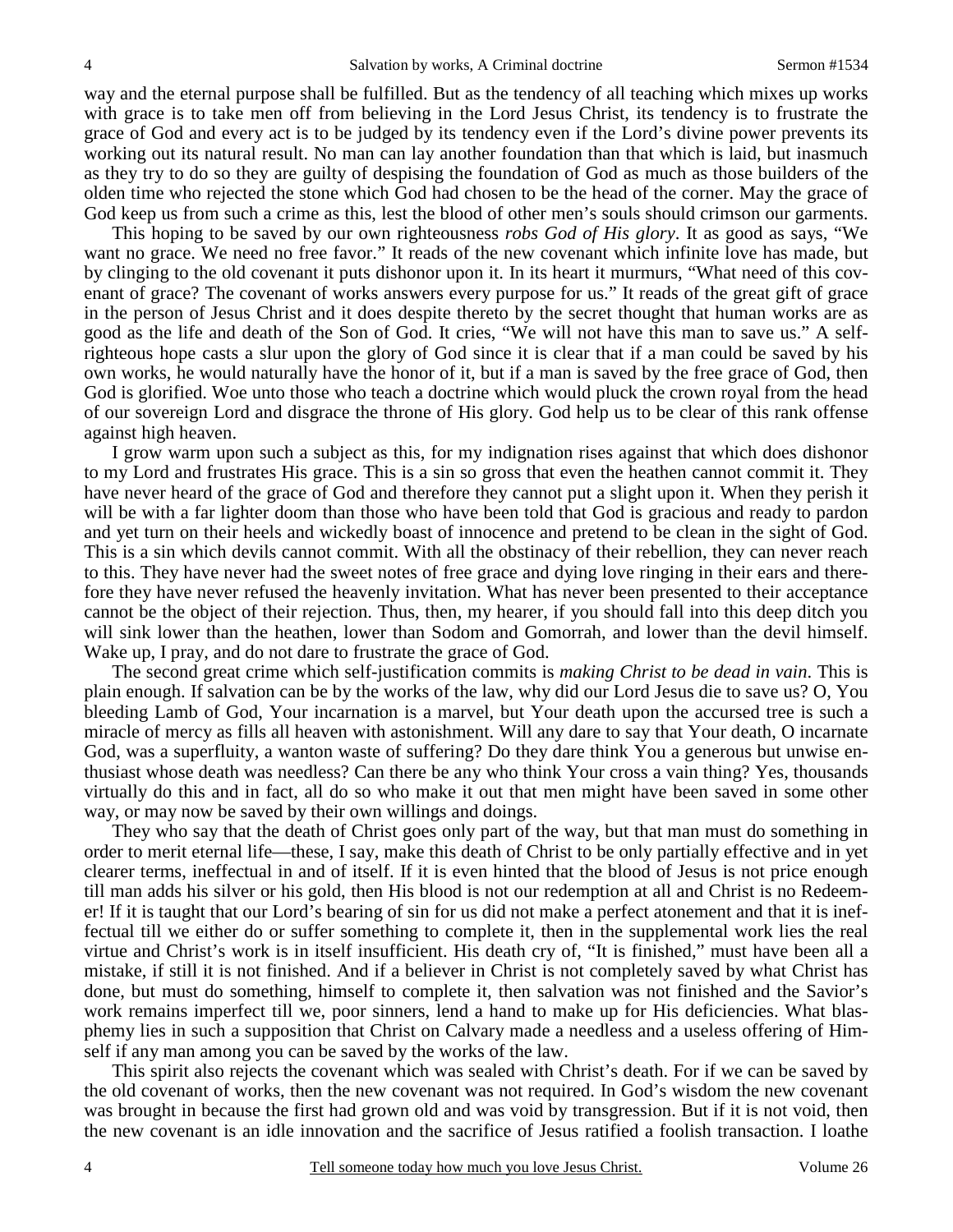the words while I pronounce them. No one ever was saved under the covenant of works nor ever will be and the new covenant is introduced for that reason, but if there is salvation by the first, then what need was there of the second? Self-righteousness, as far as it can, disannuls the covenant, breaks its seal, and does despite to the blood of Jesus Christ which is the substance, the certificate, and the seal of that covenant. If you hold that a man can be saved by his own good works, you pour contempt upon the testament of love which the death of Jesus has put in force, for there is no need to receive as a legacy of love that which can be earned as the wage of work.

 O sirs, this is a sin against each person of the sacred Trinity. It is a sin against the Father. How could He be wise and good and yet give His only Son to die on yonder tree in anguish if man's salvation could be worked by some other means? It is a sin against the Son of God—you dare to say that our redemption price could have been paid somehow else and therefore His death was not absolutely needful for the redemption of the world. Or if needful, yet not effectual, for it requires something to be added to it before it can effect its purpose. It is a sin against the Holy Spirit and beware how you sin against Him, for such sins are fatal. The Holy Spirit bears witness to the glorious perfection and unconquerable power of the Redeemer's work and woe to those who reject that witness. He has come into the world on purpose that He may convince men of the sin of not believing in Jesus Christ and therefore if we think that we can be saved apart from Christ we do despite to the Spirit of His grace.

 The doctrine of salvation by works is a sin against all the fallen sons of Adam, for if men cannot be saved except by their own works, what hope is left for any transgressor? You shut the gates of mercy on mankind. You condemn the guilty to die without the possibility of remission. You deny all hope of welcome to the returning prodigal, all prospect of Paradise to the dying thief. If heaven is by works, thousands of us will never see its gates. I know that I never shall. You fine fellows may rejoice in your prospects, but what is to become of us? You ruin us all by your boastful scheme.

 Nor is this all. It is a sin against the saints, for none of them have any other hope except in the blood and righteousness of Jesus Christ. Remove the doctrine of the atoning blood and you have taken all away. Our foundation is gone. If you speak thus you offend the whole generation of godly men. I go further—work-mongering is a sin against the perfect ones above. The doctrine of salvation by works would silence the hallelujahs of heaven. Hush, you choristers, what meaning is there in your song? You are chanting, "Unto Him that loved us and washed us from our sins in His own blood." But why do you sing so? If salvation is by works, your ascriptions of praise are empty flatteries. You ought to sing, "Unto ourselves who kept our garments clean, to us be glory for ever and ever." Or at least, "Unto ourselves whose acts made the Redeemer's work effectual be a full share of praise." But a self-lauding note was never heard in heaven and therefore we feel sure that the doctrine of self-justification is not of God. I charge you, renounce it as the foe of God and man. This proud system is a sin of deepest dye against the Well-Beloved. I cannot endure to think of the insult which it puts upon our dying Lord. If you have made Christ to live in vain, that is bad enough, but to represent Him as having died in vain! What shall be said of this? That Christ came to earth for nothing is a statement most horrible, but that He became obedient to the death of the cross without result is profanity at its worst.

**II.** I will say no more concerning the nature of these sins, but in the second place proceed to the solemn fact that THESE TWO GREAT CRIMES ARE COMMITTED BY MANY PEOPLE. I am afraid they are committed by some who hear me this day. Let everyone search himself and see if these accursed things are not hidden in his heart and if they are, let him cry unto God for deliverance from them.

 Assuredly these crimes are chargeable *on those who trifle with the gospel*. Here is the greatest discovery that was ever made—the most wonderful piece of knowledge that ever was revealed and yet you do not think it worth a thought. You come now and then to hear a sermon, but you hear without heart. You read the Scriptures occasionally, but you do not search them as for hidden treasure. It is not your first object in life to thoroughly understand and heartily to receive the gospel which God has proclaimed—yet such ought to be the case. What, my friend, does your indifference say that the grace of God is of no great value in your esteem? You do not think it worth the trouble of prayer, of Biblereading, and attention? The death of Christ is nothing to you—a very beautiful fact, no doubt—you know the story well, but you do not care enough about it to wish to be a partaker in its benefits? His blood may have power to cleanse from sin, but you do not want remission? His death may be the life of men, but you do not long to live by Him? To be saved by the atoning blood does not strike you as being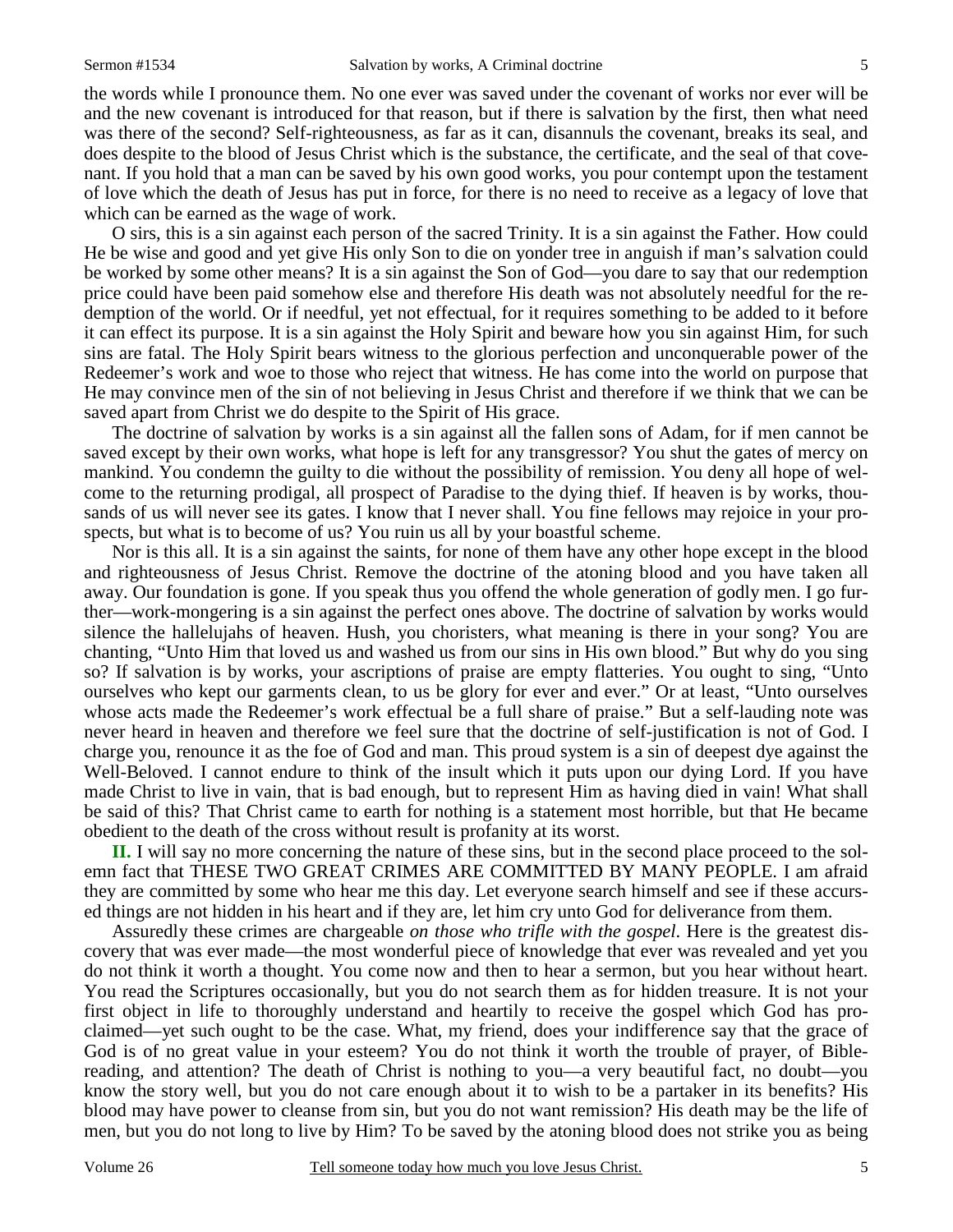half as important as to carry on your business at a profit and acquire a fortune for your family? By thus trifling with these precious things, you do, as far as you can, frustrate the grace of God and make Christ to die in vain.

 Another set of people who do this are *those who have no sense of guilt*. Perhaps they are naturally amiable, civil, honest, and generous people and they think that these natural virtues are all that is needed. We have many such in whom there is much that is lovely, but the one thing needful is lacking—they are not conscious that they ever did anything very wrong. They think themselves certainly as good as others and in some respects rather better. It is highly probable that you are as good as others and even better than others, but still do you not see, my dear friend, if I am addressing one such person, that if you are so good that you are to be saved by your goodness, you put the grace of God out of court and make it vain? The whole have no need of the physician, only they that are sick require his skill, and therefore it was needless that Christ should die for such as you because you, in your own opinion, had done nothing worthy of death. You claim that you have done nothing very bad and yet there is one thing in which you have grievously transgressed, and I beg you not to be angry when I charge you with it. You are very bad because you are so proud as to think yourself righteous, though God has said that there is none righteous, no, not one. You tell your God that He is a liar. His Word accuses you and His law condemns you, but you will not believe Him and actually boast of having a righteousness of your own. This is high presumption and arrogant pride and may the Lord purge you from it. Will you lay this to heart and remember that if you have never been guilty of anything else, this is sin enough to make you mourn before the Lord day and night? You have, as far as you could by your proud opinion of yourself, made void the grace of God and declared that Christ died in vain. Hide your face for shame and entreat for mercy for this glaring offense.

 Another sort of people may fancy that they shall escape, but we must now come home to them. *Those who despair* will often cry, "I know I cannot be saved except by grace, for I am such a great sinner. But, alas, I am too great a sinner to be saved at all. I am too black for Christ to wash out my sins." Ah, my dear friend, though you know it not, you are making void the grace of God by denying its power and limiting its might. You doubt the efficacy of the Redeemer's blood and the power of the Father's grace. What! The grace of God not able to save? Is not the Father of our Lord Jesus able to forgive sin? We joyfully sing—

### *"Who is a pardoning God like Thee? Or who has grace so rich and free?"*

And you say He cannot forgive you and this in the teeth of His many promises of mercy? He says, "All manner of sin and of blasphemy shall be forgiven unto men." "Come now and let us reason together, says the Lord: though your sins are as scarlet, they shall be as white as snow; though they are red like crimson, they shall be as wool." You say that this is not true. Thus you frustrate the grace of God and you make out that Christ died in vain, at least for you, for you say that He cannot cleanse you. Oh say not so. Let not your unbelief give the lie to God. Oh, believe that He is able to save even you and freely, at this very moment, to put all your sin away and to accept you in Christ Jesus. Take heed of despondency, for if you do not trust Him, you will make void His grace.

 And those, I think, commit this sin in a large measure, *who make a mingle-mangle of the gospel*. I mean this—when we preach the gospel we have only to say, "Sinners, you are guilty. You never can be anything else but guilty in and of yourselves—if that sin of yours is pardoned, it must be through an act of sovereign grace and not because of anything in you or that can be done by you. Grace must be given to you because Jesus died and for no other reason and the way by which you can have that grace is simply by trusting Christ. By faith in Jesus Christ you shall obtain full forgiveness." This is pure gospel. If the man turns round and inquires, "How am I warranted to believe in Christ?" If I tell him that he is warranted to believe in Christ because he feels a law-work within, or because he has holy desires, I have made a mess of it—I have put something of the man into the question and marred the glory of grace. My answer is, "Man, your right to believe in Christ lies not in what you are or feel, but in God's command to you to believe and in God's promise which is made to every creature under heaven that whosoever believes in Jesus Christ shall be saved." This is our commission, "Go you into all the world and preach the gospel to every creature. He that believes and is baptized shall be saved." If you are a creature, we preach that gospel to you. Trust Christ and you are saved. Not because you are a sensible sinner, or a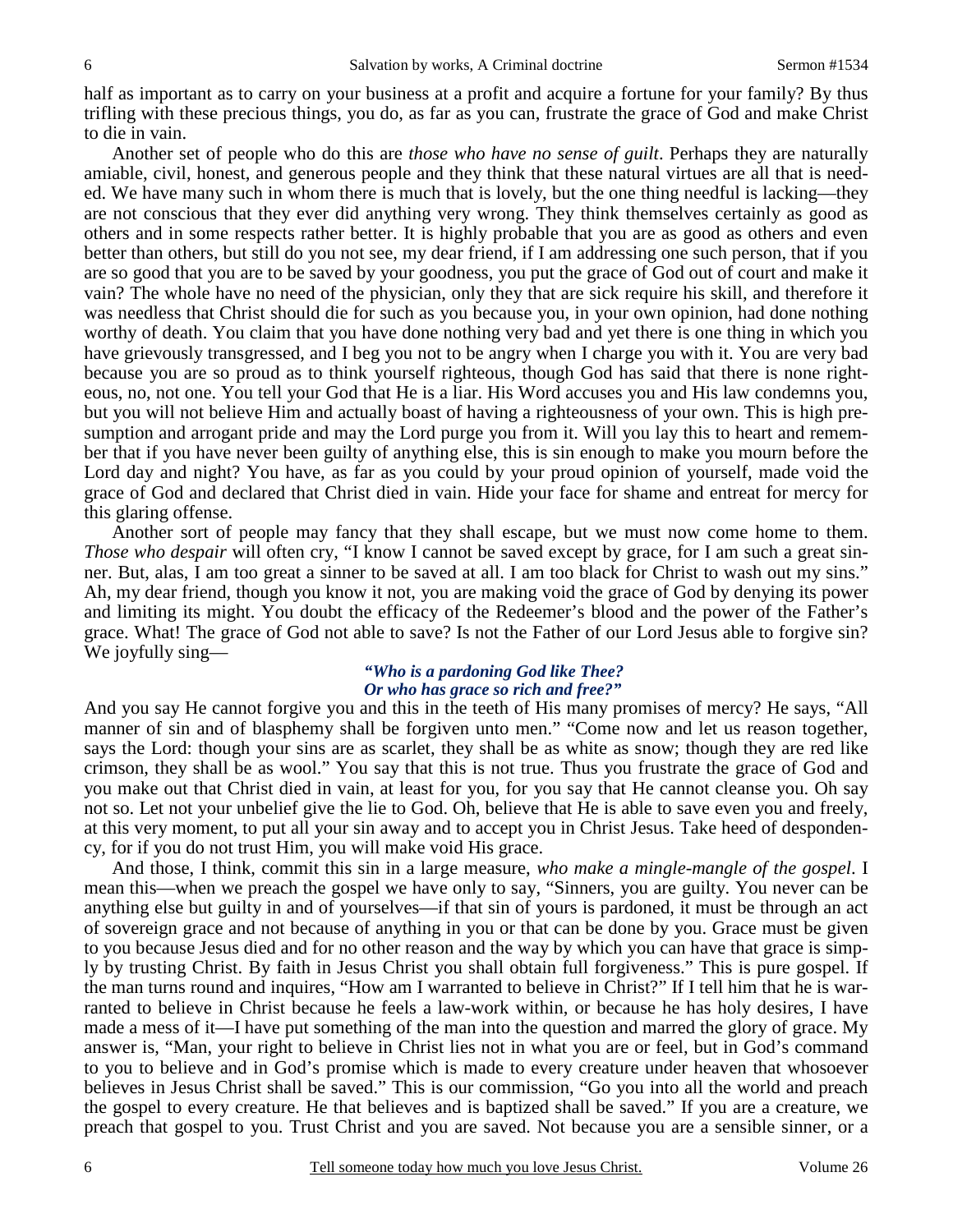penitent sinner, or anything else, but simply because God, of His free grace, with no consideration rendered to Him on your part, but gratis and for nothing, freely forgives all your debts for the sake of Jesus Christ. Now I have not mangled the gospel—there it is with nothing of the creature about it but the man's faith and even that is the Holy Spirit's gift. Those who mingle their "ifs," and "buts," and insist upon it, "You must do this and feel that before you may accept Christ," frustrate the grace of God in a measure and do damage to the glorious gospel of the blessed God.

 And so, once more, do *those also who apostatize*. Do I speak to any here who were once professors of religion—who once used to offer prayer in the assembly—who once walked as saints, but now have gone back, breaking the Sabbath, forsaking the house of God, and living in sin? You, my friend, say by your course of life, "I had the grace of God, but I do not care about it. It is worth nothing. I have rejected it, I have given it up. I have made it void. I have gone back to the world." You do as good as say, "I did once trust in Jesus Christ, but He is not worth trusting." You have denied Him—you have sold your Lord and Master. I will not now go into the question as to whether you ever were sincere, though I believe you never were, but on your own showing such is your case. Take heed lest these two terrible crimes should rest upon you—that you do frustrate the grace of God and make Christ to be dead in vain.

**III.** On my third point I shall carry with me the deep convictions and the joyful confidences of all true believers. It is this, that NO TRUE BELIEVER WILL BE GUILTY OF THESE CRIMES. In his very soul he loathes these infamous sins.

 First of all, *no believer in Christ can bear to think of frustrating of the grace of God or the making it void*. Come, now, honest hearts, I speak to you. Do you trust in grace alone or do you in some measure rest in yourselves? Do you even in a small degree depend upon your own feelings, your own faithfulness, your own repentance? I know you abhor the very thought. You have not even the shadow of a hope nor the semblance of a confidence in anything you ever were, or ever can be, or ever hope to be. You fling this away as a foul rag full of contagion, which you would hurl out of the universe if you could. I do avow that though I have preached the gospel with all my heart and glory in it, yet I cast my preaching away as dross and dung if I think of them as a ground of reliance. And though I have brought many souls to Christ, blessed be His name, I never dare for one moment put the slightest confidence in that fact as to my own salvation, for I know that I, after having preached to others, may yet be a castaway. I cannot rest in a successful ministry or an edified church, but I repose alone in my Redeemer. What I say of myself I know that each one of you will say for himself. Your almsgivings, your prayers, your tears, your suffering persecution, your gifts to the church, your earnest work in the Sunday school or elsewhere—did you ever think of putting these side by side with the blood of Christ as your hope? No, you never dreamed of it. I am sure you never did and the mention of it is utterly loathsome to you, is it not? Grace, grace, grace is your sole hope.

 Moreover, you have not only renounced all confidence in works, but you renounce it this day more heartily than ever you did. The older you are and the more holy you become, the less do you think of trusting in yourself. The more we grow in grace the more we grow in love with grace—the more we search into our hearts and the more we know of the holy law of God, the deeper is our sense of unworthiness and consequently the higher is our delight in rich, free, unmerited mercy—the free gift of the royal heart of God. Tell me, does not your heart leap within you when you hear the doctrines of grace? I know there are some who never felt themselves to be sinners, who shift about as if they were sitting on thorns when I am preaching grace and nothing else but grace—but it is not so with you who are resting in Christ. "Oh, no," you say, "ring that bell again, sir! Ring that bell again. There is no music like it. Touch that string again, it is our favorite note." When you get down in spirits and depressed, what sort of book do you like to read? Is it not a book about the grace of God? What do you turn to in the Scriptures? Do you not turn to the promises made to the guilty, the ungodly, the sinner, and do you not find that only in the grace of God and only at the foot of the cross is there any rest for you? I know it is so. Then you can rise up and say with Paul, "I do not frustrate the grace of God. Some may, if they like, but God forbid that I should ever make it void, for it is all my salvation and all my desire."

 The true believer is also free from the second crime—*he does not make Christ to be dead in vain*. No, no, no. He trusts in the death of Christ. He puts his sole and entire reliance upon the great Substitute who loved and lived and died for him. He does not dare to associate with the bleeding sacrifice his poor bleeding heart, or his prayers, or his sanctification, or anything else. "None but Christ, none but Christ,"